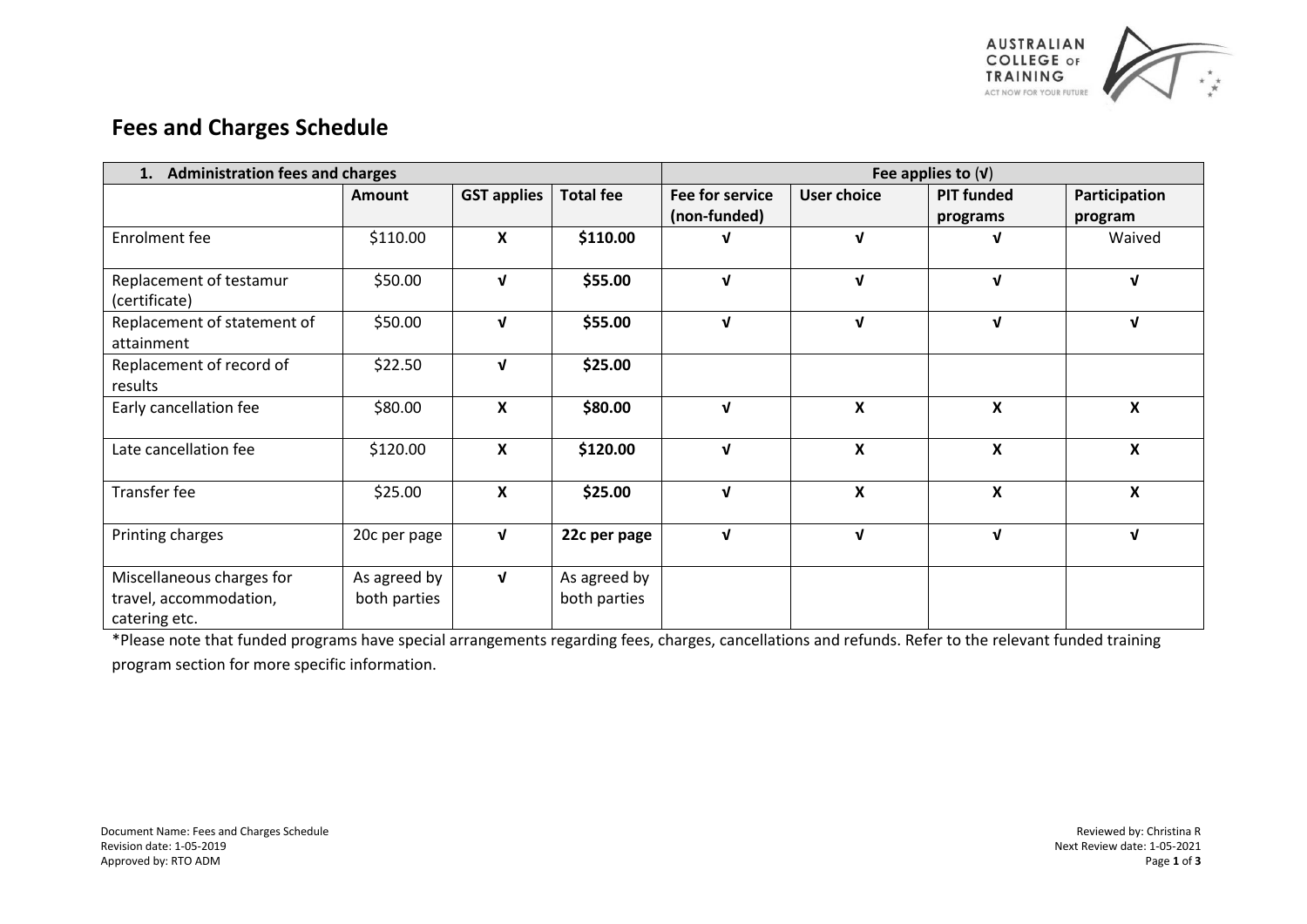

## **2. TUITION FEES**

- I. Fee for service tuition fees for full qualifications, skills sets or unit/s of competency are determined upon the units the learner selects, the nominal hours per unit and any considerations for recognition and any intensive support needs. Once units have been selected, a cost of all fees and charges according to the learner's learning and assessment needs is provided to learner or responsible person as a quote. Once the learner or responsible person agrees to the training plan/course selection, if there are no changes to the original quote, the quote becomes the final cost for the training program selected. The learner or responsible person must sign the quote to acknowledge acceptance of the total costs of the program and the terms and conditions of fees and charges and refund policies.
- II. If there are changes to the training plan/course selection, the quote is updated and resubmitted for learner or responsible person's perusal. Once the adjusted quote is accepted, the quote is considered the final cost for the program. The learner or responsible person must sign the quote to say that you accept the total costs of the program and the terms and conditions of fees and charges and refund policies.
- III. Fee for service tuition fees related to short courses (both accredited and non-accredited) are fixed and advertised in the course brochure or course outline. Your enrolment in the program is your agreement that you accept the total tuition costs and accept the terms and conditions for short courses in the fees and charges and refund policies.
- IV. Tuition fees associated with publicly funded programs are outlined in a separate schedule to this. All RTO fees and charges in this schedule that apply to publicly funded programs as outlined in the fees and charges policy. Enrolment into a publicly funded program is your agreement to say that you accept the total tuition costs and accept the terms and conditions for the funded program in the fees and charges and refund policies.

## **3. RESOURCE FEES**

- I. Resources fees vary across training programs. All resources fees are provided in the quote for the training program. To keep the cost of resources low for learners, Australian College of Training charges for external resources purchased on a "cost-recovery process" with a 5% administration charge. Total costs of resources include purchase cost of resource, postage and handling to the College and a 5% administration charge.
- II. Those learning resources that are readily available in a retail outlet (i.e. bookshops) that are generic resources attract GST. Those learning resources that have been developed specifically for a VET qualification or unit of competency or internally developed by the College do not attract GST.
- III. Non-retail resources used by the College for learners are charged at a set fee, depending on the training program.